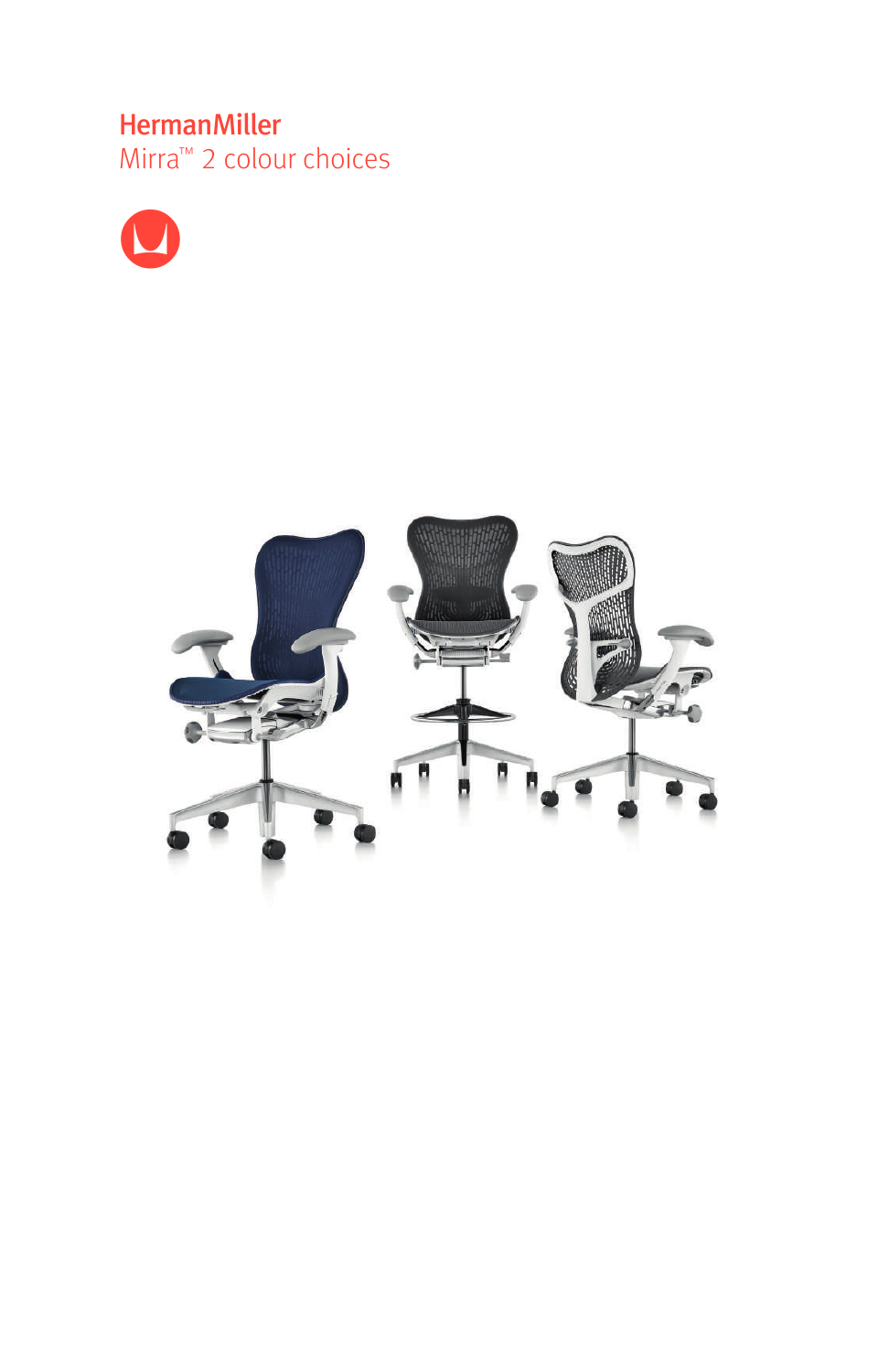## Mirra 2



Fog 63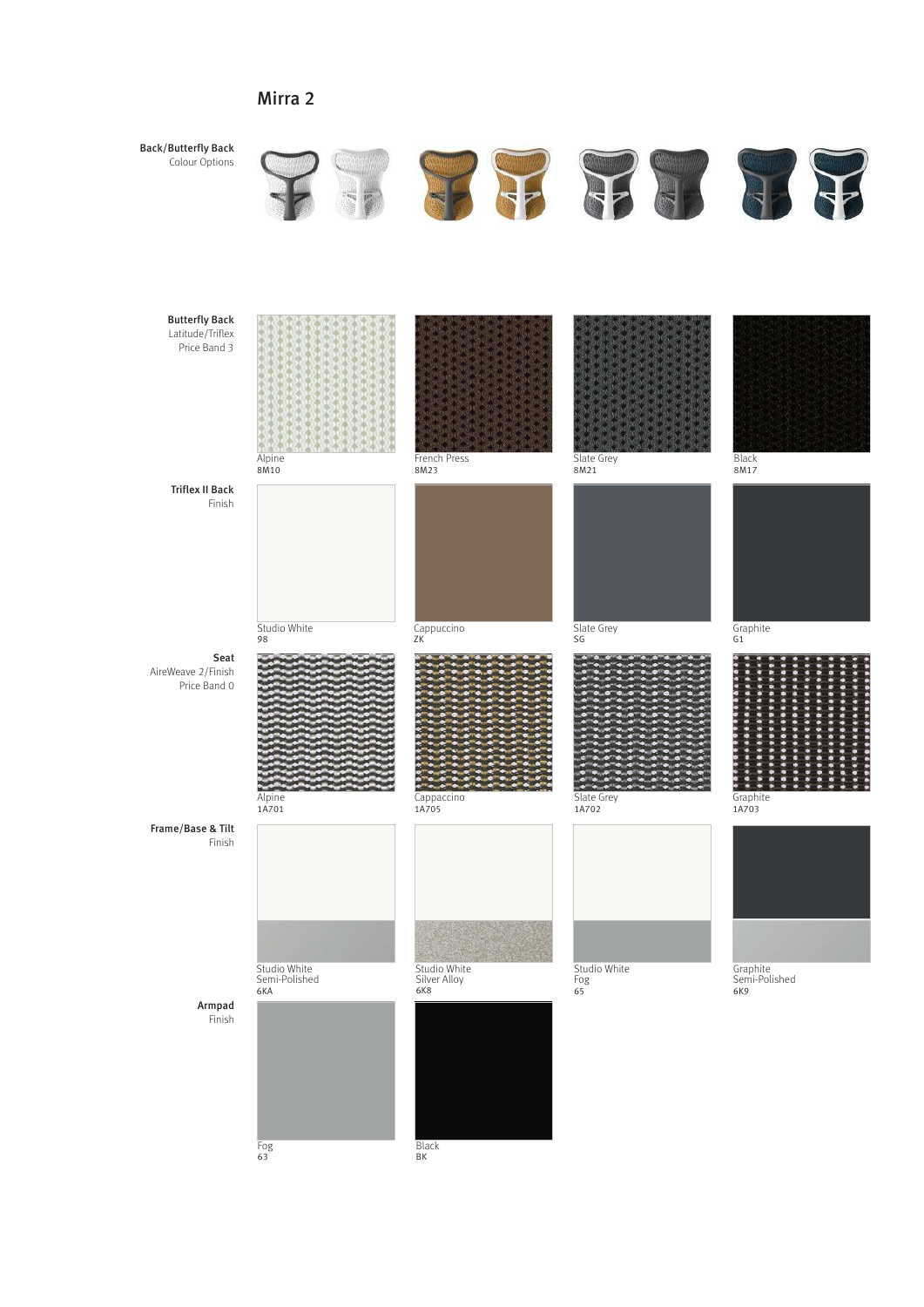



Lime Green 8M22



Lime Green  $7S$ 

Lime Green

1A704



Graphite Silver Alloy 6K7



Urban Orange 8M24



BRN

|        | - 0                 |     |           |                     | <b>POINT OF</b>                         |                       |                       |                       |     | - - |
|--------|---------------------|-----|-----------|---------------------|-----------------------------------------|-----------------------|-----------------------|-----------------------|-----|-----|
| ۰      | ۰                   | ۰   |           | ۰                   | <b>CONTRACT</b>                         |                       |                       |                       | مسم |     |
| ۰      | ۰                   | ۰   |           | o <sup>un</sup> Gui | $\bullet$                               | ۰                     |                       | <b>COLOR</b>          |     |     |
| ۰      | ۰                   | - 0 |           |                     | $- - - - - -$                           |                       |                       |                       | ۰   |     |
| ۰      | ۰                   | - - |           |                     | <b><i><u><b>DECEMBER</b></u></i></b>    |                       |                       | $-10$                 |     |     |
|        |                     |     | $\bullet$ |                     | $\bullet$ $\bullet$                     |                       |                       | $\bullet$ $\bullet$ . | ۰   |     |
| ۰      |                     |     | ۰         |                     |                                         |                       |                       |                       | - 1 |     |
| ۰.     | - 0                 |     |           |                     | $\bullet$ $\bullet$ $\bullet$ $\bullet$ |                       | ---                   |                       |     |     |
| ۰      |                     |     |           |                     | <b>O CALCAPTELLE OLD CALC</b>           |                       |                       |                       |     |     |
| ٠      | <u>and the same</u> |     |           | <b>All Avenue</b>   |                                         | $\bullet$ $\bullet$ . |                       | <b>SHOW: YES</b>      |     |     |
|        | $-2$                |     |           |                     | <b>9.0 8.0 9.0 9.0 9.0</b>              |                       |                       |                       |     | ٠   |
| ۰      | <b>Common</b>       |     |           |                     | ------------                            |                       |                       | $-1$                  |     |     |
|        |                     | ۰.  | c         |                     | <b><i><u><b>B</b>usiness</u></i></b>    |                       |                       |                       |     |     |
| ۰<br>۰ | - -<br>۰            | ۰   |           | .                   | $\bullet$                               |                       |                       |                       |     |     |
| ۰.     |                     |     | ۰         | $\sim$              | $\bullet$                               | ъ                     |                       |                       |     |     |
|        |                     |     |           |                     |                                         | $\bullet$ $\bullet$ . |                       |                       |     |     |
|        |                     |     |           |                     | ۰                                       |                       |                       |                       |     |     |
|        | - -                 | ъ   | ۰         | ---                 |                                         |                       | $\bullet$ . $\bullet$ |                       |     |     |
|        |                     |     |           |                     |                                         |                       |                       |                       |     |     |

Urban Orange 1A706

Graphite Graphite G1



Dark Turquoise 1A707

Dark Turquoise 8M25

Twilight 8M26



Twilight 97

................ ................ ............... ................ ................ ................ ............... .............. ................

Twilight 1A708